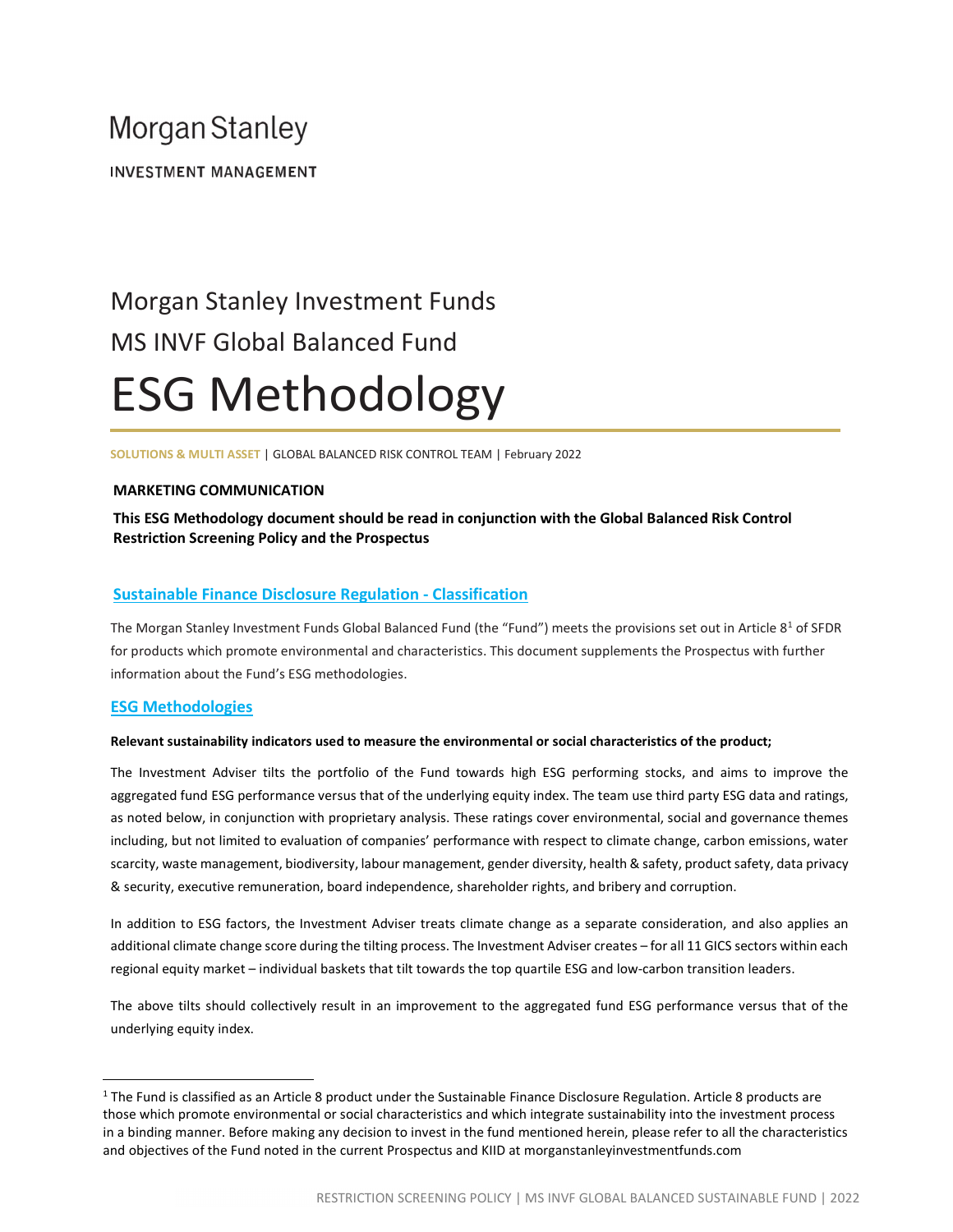The Investment Adviser has selected sustainability indicators to assess, measure and monitor environmental and social characteristics. The table below specifies the sustainability indicators, the detail of the metric, permitted threshold and data sources:

| No.            | Environmental<br>and Social<br><b>Characteristic</b> | <b>Sustainability</b><br>indicator | <b>Metric</b>                                                                                                                                                                                                                                                                                                                                                                                                             | Methodology                                                                                                                                               | Data<br>sources |
|----------------|------------------------------------------------------|------------------------------------|---------------------------------------------------------------------------------------------------------------------------------------------------------------------------------------------------------------------------------------------------------------------------------------------------------------------------------------------------------------------------------------------------------------------------|-----------------------------------------------------------------------------------------------------------------------------------------------------------|-----------------|
| 1              | Climate<br>Change                                    | Climate Change<br>Score            | Low Carbon Transition Score is a<br>company level score designed to<br>identify potential leaders and<br>laggards by holistically measuring<br>companies' exposure to and<br>management of risks and<br>opportunities related to the low<br>carbon transition. Companies with<br>higher Low Carbon Transition score<br>are more aligned with the Low<br>Carbon Transition compared to the<br>companies with lower scores. | Tilt towards the top quartile low-<br>carbon transition leaders within each<br>sector in each region, subject to other<br>considerations and constraints. | <b>MSCI</b>     |
| $\overline{2}$ | Environmental,<br>Social and<br>Governance           | <b>ESG Ratings</b>                 | The ESG Rating is designed to<br>measure a company's resilience to<br>long-term, industry material<br>environmental, social and<br>governance (ESG) risks.                                                                                                                                                                                                                                                                | Tilt towards the top quartile ESG<br>rated companies within each sector in<br>each region, subject to other<br>considerations and constraints             | <b>MSCI</b>     |

# Data

In undertaking the above analysis and restrictions screening, the Investment Team supplements its own analysis with data from third parties such as MSCI. The Investment Team will bear the costs in relation to the use of third-party data.

### RISK CONSIDERATIONS

Past performance is not a guarantee of future performance. The value of the investments and the income from them can go down as well as up and an investor may not get back the amount invested. There can be no assurance that the Fund will achieve its investment objectives.

Investments may be in a variety of currencies and therefore changes in rates of exchange between currencies may cause the value of investments to decrease or increase. Furthermore, the value of investments may be adversely affected by fluctuations in exchange rates between the investor's reference currency and the base currency of the investments.

The Asset Allocation strategies provide the Investment Adviser with wide discretion to allocate between different asset classes. From time to time, the Asset Allocation may have significant exposure to a single or limited number of fixed income or equity asset classes. Accordingly, the relative relevance of the risks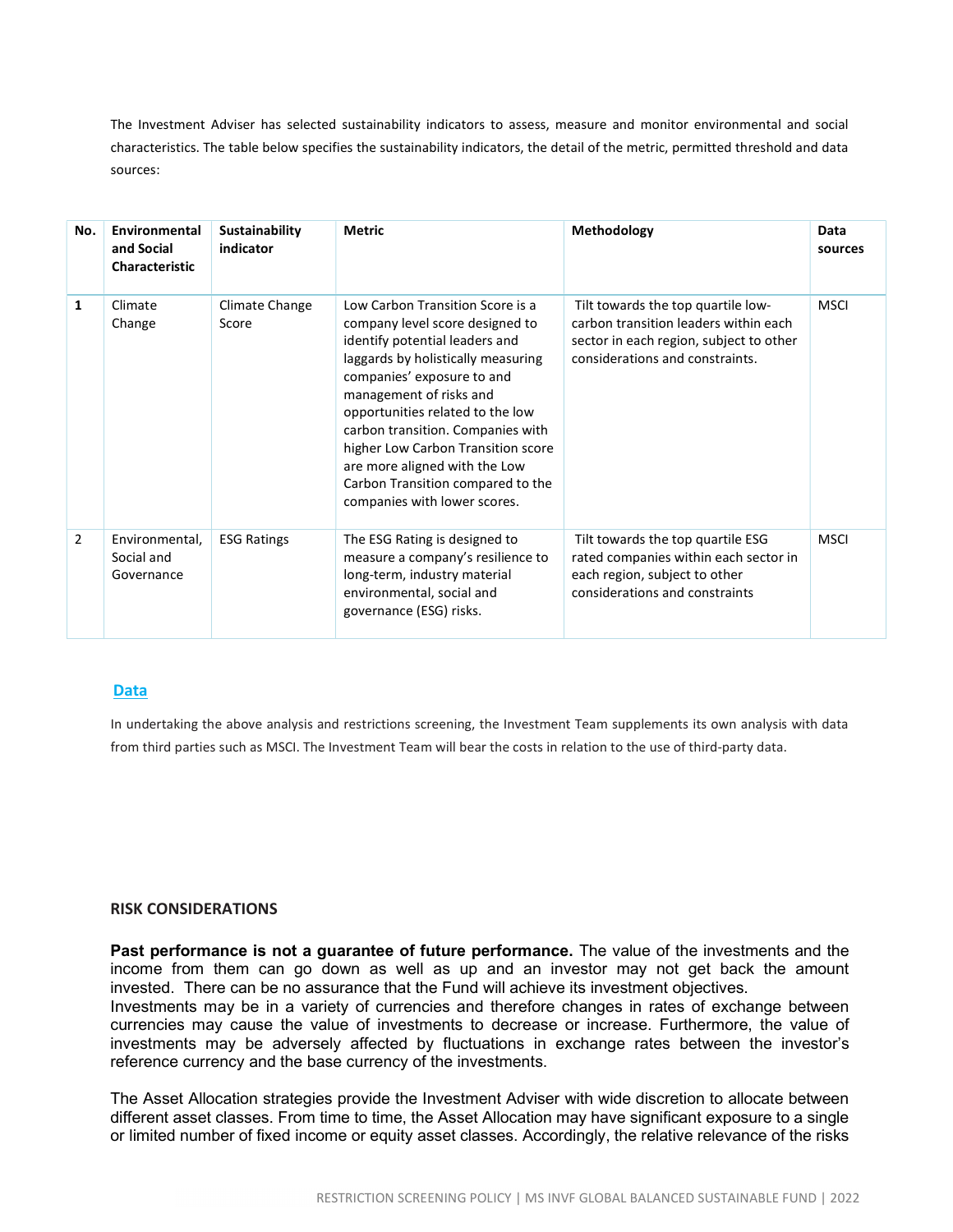associated with equity securities, Fixed Income Securities and derivatives will fluctuate over time. Funds that specialise in a particular region or market sector are more risky than those which hold a very broad spread of investments. Where portfolio concentration is in one sector it is subject to greater risk and volatility than other portfolios that are more diversified and the value of its shares may be more substantially affected by economic events in the real estate industry.

Investments in derivative instruments carry certain inherent risks such as the risk of counter party default and before investing you should ensure you fully understand these risks. Use of leverage may also magnify losses as well as gains to the extent that leverage is employed.

- These investments are designed for investors who understand and are willing to accept these risks. Performance may be volatile, and an investor could lose all or a substantial portion of his or her investment.
- The value of bonds are likely to decrease if interest rates rise and vice versa.
- The value of financial derivative instruments are highly sensitive and may result in losses in excess of the amount invested by the Sub-Fund.
- Issuers may not be able to repay their debts, if this happens the value of your investment will decrease. This risk is higher where the fund invests in a bond with a lower credit rating.
- The fund relies on other parties to fulfil certain services, investments or transactions. If these parties become insolvent, it may expose the fund to financial loss.
- There may be an insufficient number of buyers or sellers which may affect the fund's ability to buy or sell securities.
- Commodity investments can change significantly and quickly in value as a large variety of factors affect them.
- There are increased risks of investing in emerging markets as political, legal and operational systems may be less developed than in developed markets.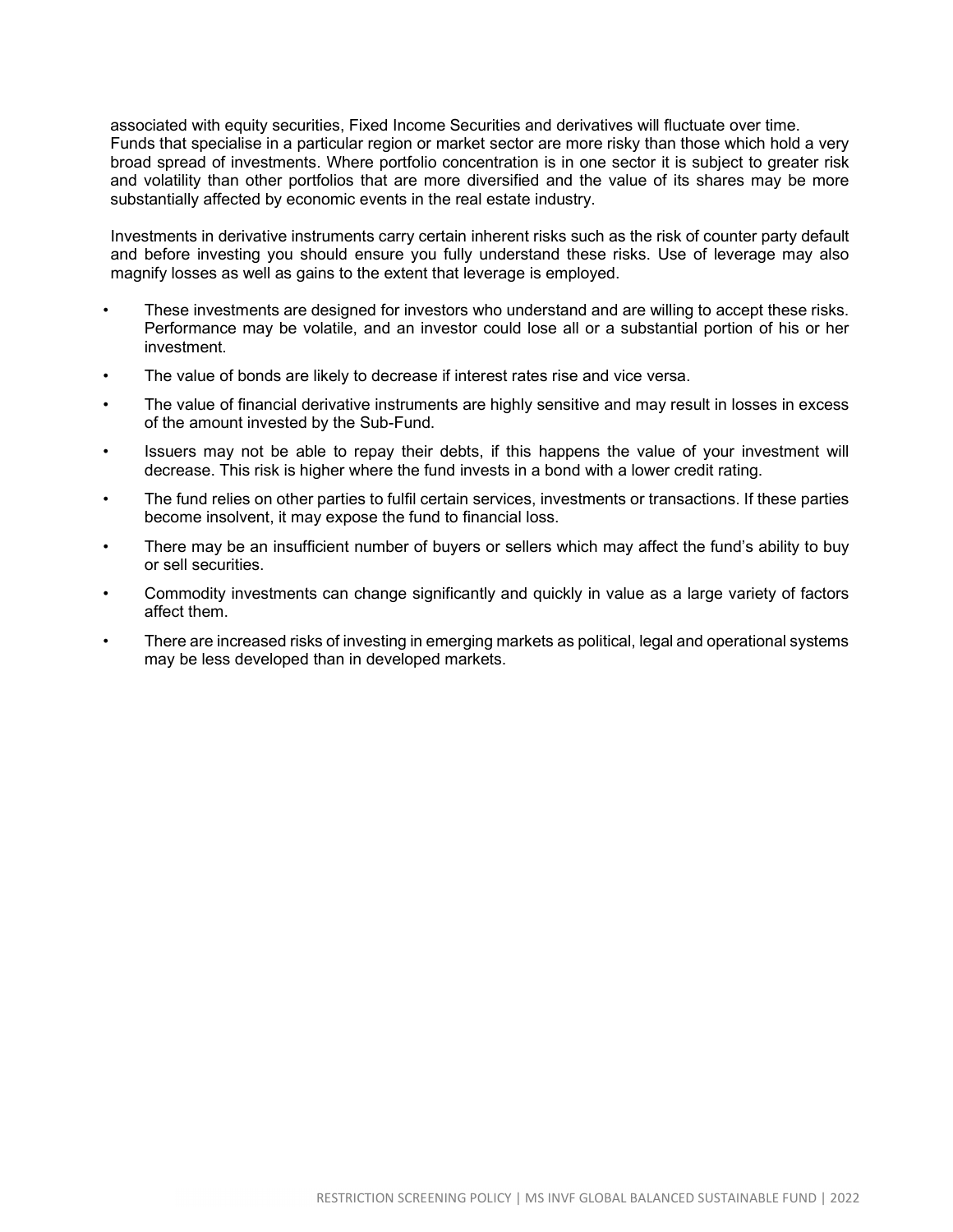This is a marketing communication. Applications for shares in the Fund should not be made without first consulting the current Prospectus and the Key Investor Information Document ("KIID"), which are available in English and in the official language of your local jurisdiction at morganstanleyinvestmentfunds.com or free of charge from the Registered Office of Morgan Stanley Investment Funds, European Bank and Business Centre, 6B route de Trèves, L-2633 Senningerberg, R.C.S. Luxemburg B 29 192. A summary of investor rights is available in English at the same website.

If the management company of the relevant Fund decides to terminate its arrangement for marketing that Fund in any EEA country where it is registered for sale, it will do so in accordance with the relevant UCITS rules.

#### **DISTRIBUTION**

This communication is only intended for and will only be distributed to persons resident in jurisdictions where such distribution or availability would not be contrary to local laws or regulations.

Ireland: MSIM Fund Management (Ireland) Limited. Registered Office: The Observatory, 7-11 Sir John Rogerson's Quay, Dublin 2, D02 VC42, Ireland. Registered in Ireland as a private company limited by shares under company number 616661. MSIM Fund Management (Ireland) Limited is regulated by the Central Bank of Ireland. United Kingdom: Morgan Stanley Investment Management Limited is authorised and regulated by the Financial Conduct Authority. Registered in England. Registered No. 1981121. Registered Office: 25 Cabot Square, Canary Wharf, London E14 4QA, authorised and regulated by the Financial Conduct Authority. Dubai: Morgan Stanley Investment Management Limited (Representative Office, Unit Precinct 3-7th Floor-Unit 701 and 702, Level 7, Gate Precinct Building 3, Dubai International Financial Centre, Dubai, 506501, United Arab Emirates. Telephone: +97 (0)14 709 7158). Germany: MSIM Fund Management (Ireland) Limited Niederlassung Deutschland, Grosse Gallusstrasse 18, 60312 Frankfurt am Main, Germany (Gattung: Zweigniederlassung (FDI) gem. § 53b KWG). Italy: MSIM Fund Management (Ireland)Limited, Milan Branch (Sede Secondaria di Milano) is a branch of MSIM Fund Management (Ireland) Limited, a company registered in Ireland, regulated by the Central Bank of Ireland and whose registered office is at The Observatory, 7-11 Sir John Rogerson's Quay, Dublin 2, D02 VC42, Ireland. MSIM Fund Management (Ireland) Limited Milan Branch (Sede Secondaria di Milano) with seat in Palazzo Serbelloni Corso Venezia, 16 20121 Milano, Italy, is registered in Italy with company number and VAT number 11488280964. The Netherlands: MSIM Fund Management (Ireland) Limited, Rembrandt Tower, 11th Floor Amstelplein 1 1096HA, Netherlands. Telephone: 31 2-0462-1300. Morgan Stanley Investment Management is a branch office of MSIM Fund Management (Ireland) Limited. MSIM Fund Management (Ireland) Limited is regulated by the Central Bank of Ireland. France: MSIM Fund Management (Ireland) Limited, Paris Branch is a branch of MSIM Fund Management (Ireland) Limited, a company registered in Ireland, regulated by the Central Bank of Ireland and whose registered office is at The Observatory, 7-11 Sir John Rogerson's Quay, Dublin 2, D02 VC42, Ireland. MSIM Fund Management (Ireland) Limited Paris Branch with seat at 61 rue de Monceau 75008 Paris, France, is registered in France with company number 890 071 863 RCS. Spain: MSIM Fund Management (Ireland) Limited, Sucursal en España is a branch of MSIM Fund Management (Ireland) Limited, a company registered in Ireland, regulated by the Central Bank of Ireland and whose registered office is at The Observatory, 7-11 Sir John Rogerson's Quay, Dublin 2, D02 VC42, Ireland. MSIM Fund Management (Ireland) Limited, Sucursal en España with seat in Calle Serrano 55, 28006, Madrid, Spain, is registered in Spain with tax identification number W0058820B. Switzerland: Morgan Stanley & Co. International plc, London, Zurich Branch Authorised and regulated by the Eidgenössische Finanzmarktaufsicht ("FINMA"). Registered with the Register of Commerce Zurich CHE-115.415.770. Registered Office: Beethovenstrasse 33, 8002 Zurich, Switzerland, Telephone +41 (0) 44 588 1000. Facsimile Fax: +41(0) 44 588 1074.

Hong Kong: This document has been issued by Morgan Stanley Asia Limited for use in Hong Kong and shall only be made available to "professional investors" as defined under the Securities and Futures Ordinance of Hong Kong (Cap 571). The contents of this document have not been reviewed nor approved by any regulatory authority including the Securities and Futures Commission in Hong Kong. Accordingly, save where an exemption is available under the relevant law, this document shall not be issued, circulated, distributed, directed at, or made available to, the public in Hong Kong. Singapore: This publication should not be considered to be the subject of an invitation for subscription or purchase, whether directly or indirectly, to the public or any member of the public in Singapore other than (i) to an institutional investor under section 304 of the Securities and Futures Act, Chapter 289 of Singapore ("SFA"), (ii) to a "relevant person" (which includes an accredited investor) pursuant to section 305 of the SFA, and such distribution is in accordance with the conditions specified in section 305 of the SFA; or (iii) otherwise pursuant to, and in accordance with the conditions of, any other applicable provision of the SFA. In particular, for investment funds that are not authorized or recognized by the MAS, units in such funds are not allowed to be offered to the retail public; any written material issued to persons as aforementioned in connection with an offer is not a prospectus as defined in the SFA and, accordingly, statutory liability under the SFA in relation to the content of prospectuses does not apply, and investors should consider carefully whether the investment is suitable for them. This publication has not been reviewed by the Monetary Authority of Singapore

Australia: This publication is disseminated in Australia by Morgan Stanley Investment Management (Australia) Pty Limited ACN: 122040037, AFSL No. 314182, which accepts responsibility for its contents. This publication, and any access to it, is intended only for "wholesale clients" within the meaning of the Australian Corporations Act.

#### LatAm

BRAZIL. This document does not constitute a public offering of securities for the purposes of the applicable Brazilian regulations and has therefore not been and will not be registered with the Brazilian Securities Commission (Comissão de Valores Mobiliários) or any other government authority in Brazil. All information contained herein is confidential and is for the exclusive use and review of the intended addressee of this document, and may not be passed on to any third party.

CHILE. Neither the Fund nor the interests in the Fund are registered in the Registry of Offshore Securities (el Registro de Valores Extranjeros) or subject to the supervision of the Commission for the Financial Market (la Comisión para el Mercado Financiero). This document and other offering materials relating to the offer of the interests in the Fund do not constitute a public offer of, or an invitation to subscribe for or purchase, the Fund interests in the Republic of Chile, other than to individually identified purchasers pursuant to a private offering within the meaning of Article 4 of the Chilean Securities Act (la Ley del Mercado de Valores) (an offer that is not "addressed to the public at large or to a certain sector or specific group of the public").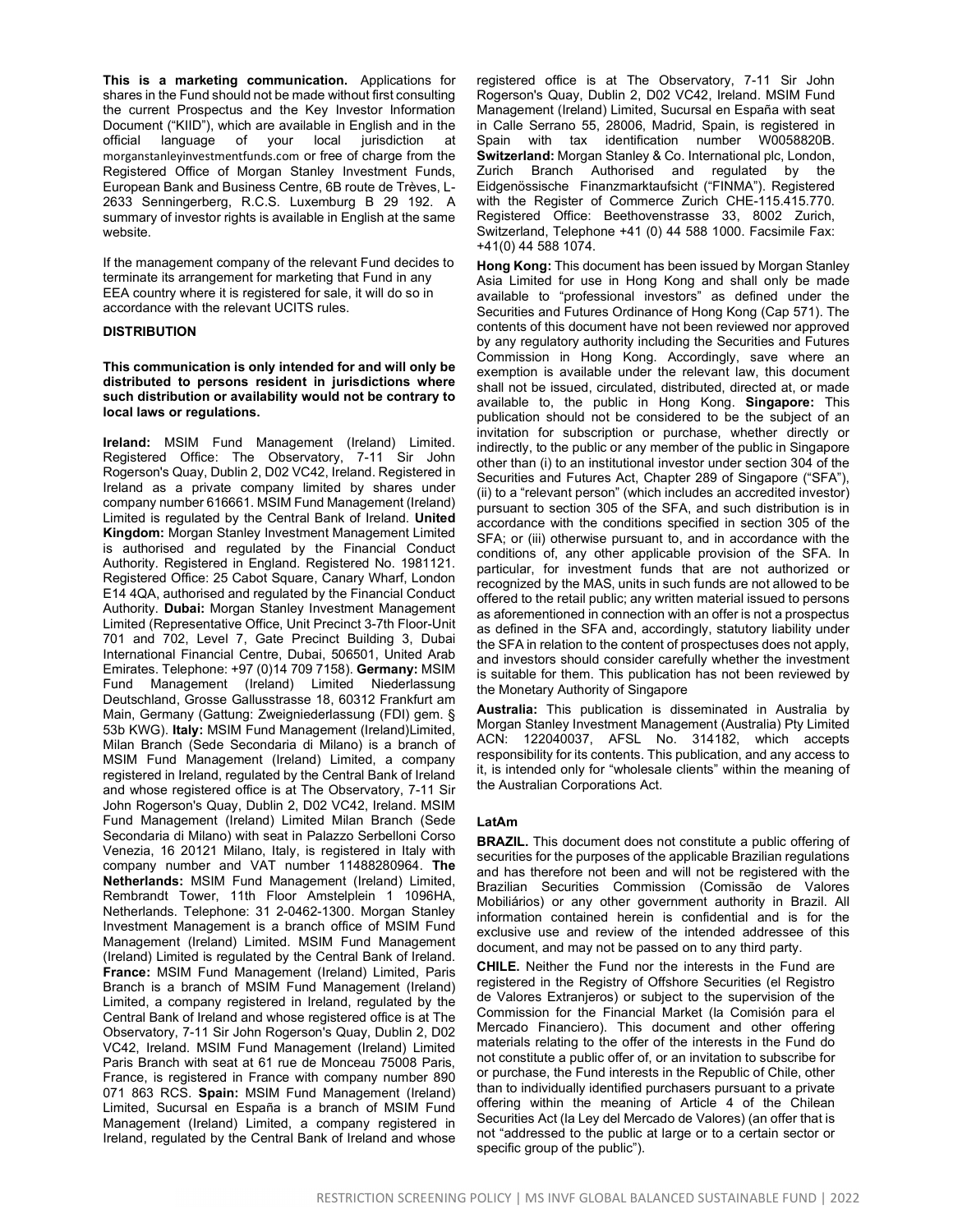COLOMBIA. This document does not constitute an invitation to invest or a public offer in the Republic of Colombia and is not governed by Colombian law. The interests in the Fund have not been and will not be registered with the National Register of Securities and Issuers (el Registro Nacional de Valores y Emisores) maintained by the Financial Supervisory Authority of Colombia (la Superintendencia Financiera de Colombia) and will not be listed on the Colombian Stock Exchange (la Bolsa de Valores de Colombia). The interests in the Fund are being offered under circumstances which do not constitute a public offering of securities under applicable Colombian securities laws and regulations. The offer of the interests in the Fund is addressed to fewer than one hundred specifically identified investors. Accordingly, the interests in the Fund may not be marketed, offered, sold or negotiated in Colombia, except under circumstances which do not constitute a public offering of securities under applicable Colombian securities laws and regulations. This document is provided at the request of the addressee for information purposes only and does not constitute a solicitation. The interests in the Fund may not be promoted or marketed in Colombia or to Colombian residents unless such promotion and marketing is carried out in compliance with Decree 2555 of 2010 and other applicable rules and regulations related to the promotion of foreign financial and securities related products or services in Colombia.

Colombian eligible investors acknowledge that the interests in the Fund (i) are not financial products, (ii) are transferable only in accordance with the terms of the Fund's constitutional documents and (iii) do not offer any principal protection.

Colombian eligible investors acknowledge Colombian laws and regulations (in particular, foreign exchange, securities and tax regulations) applicable to any transaction or investment consummated in connection with an investment in the Fund, and represent that they are the sole liable party for full compliance with any such laws and regulations. In addition, Colombian investors acknowledge and agree that the Fund will not have any responsibility, liability or obligation in connection with any consent, approval, filing, proceeding, authorization or permission required by the investor or any actions taken or to be taken by the investor in connection with the offer, sale or delivery of the interests in the Fund under Colombian law.

MEXICO. Any prospective purchaser of the interests in the Fund must be either an institutional investor (inversionista institucional) or a qualified investor (inversionista calificado) within the meaning of the Mexican Securities Market Law (Ley del Mercado de Valores) (the "Securities Market Law") and other applicable Mexican laws in effect.

The interests in the Fund have not and will not be registered in the National Registry of Securities (Registro Nacional de Valores) maintained by the Mexican Banking and Securities Commission (Comisión Nacional Bancaria y de Valores). The interests in the Fund may not be offered or sold in the United Mexican States by any means except in circumstances which constitute a private offering pursuant to Article 8 of the Securities Market Law and its regulations. No Mexican regulatory authority has approved or disapproved the interests in the Fund or passed on the solvency of the Fund. All applicable provisions of the Securities Market Law must be complied with in respect of any sale, offer or distribution of, or intermediation in respect of, the Fund interests in, from or otherwise involving Mexico, and any resale of the interests in the Fund within Mexican territory must be made in a manner that will constitute a private offering pursuant to Article 8 of the Securities Market Law and its regulations.

PERU. The interests in the Fund have not been and will not be registered in Peru under Decreto Legislativo 862: Ley de Fondos de Inversión y sus Sociedades Administradoras or under Decreto Legislativo 861: Ley del Mercado de Valores (the "Securities Market Law"), and are being offered to institutional investors only (as defined in article 8 of the Securities Market Law) pursuant to a private placement, according to article 5 of the Securities Market Law. The interests in the Fund have not been registered in the securities market public registry (Registro Público del Mercado de Valores) maintained by, and the offering of the Fund interests in Peru is not subject to the supervision of, the Superintendencia del Mercado de Valores. Any transfers of the Fund interests shall be subject to the limitations contained in the Securities Market Law and the regulations issued thereunder.

URUGUAY. The offering of the Interests qualifies as a private placement pursuant to section 2 of Uruguayan law 18,627. The Interests will not be offered or sold to the public (Individuals or Companies) in Uruguay, except in circumstances which do not constitute a public offering or distribution through a recognized Exchange under Uruguayan laws and regulations,. Neither the Fund nor the Interests are or will be registered with la Superintendencia de Servicios Financieros del Banco Central del Uruguay. The Fund corresponds to an investment fund that is not an investment fund regulated by Uruguayan law 16,774 dated September 27, 1996, as amended. **DISCLOSURES** 

#### FOR PROFESSIONAL CLIENTS USE ONLY

The views and opinions are those of the author as of the date of publication and are subject to change at any time due to market or economic conditions and may not necessarily come to pass. Furthermore, the views will not be updated or otherwise revised to reflect information that subsequently becomes available or circumstances existing, or changes occurring, after the date of publication. The views expressed do not reflect the opinions of all portfolio managers at Morgan Stanley Investment Management (MSIM) or the views of the firm as a whole, and may not be reflected in all the strategies and products that the Firm offers.

Forecasts and/or estimates provided herein are subject to change and may not actually come to pass. Information regarding expected market returns and market outlooks is based on the research, analysis and opinions of the authors. These conclusions are speculative in nature, may not come to pass and are not intended to predict the future performance of any specific Morgan Stanley Investment Management product.

Except as otherwise indicated, the views and opinions expressed herein are those of the portfolio management team, are based on matters as they exist as of the date of preparation and not as of any future date, and will not be updated or otherwise revised to reflect information that subsequently becomes available or circumstances existing, or changes occurring, after the date hereof.

Certain information herein is based on data obtained from third party sources believed to be reliable. However, we have not verified this information, and we make no representations whatsoever as to its accuracy or completeness.

The information herein is a general communications which is not impartial and has been prepared solely for information and educational purposes and does not constitute an offer or a recommendation to buy or sell any particular security or to adopt any specific investment strategy.

The material contained herein has not been based on a consideration of any individual client circumstances and is not investment advice, nor should it be construed in any way as tax, accounting, legal or regulatory advice. To that end, investors should seek independent legal and financial advice, including advice as to tax consequences, before making any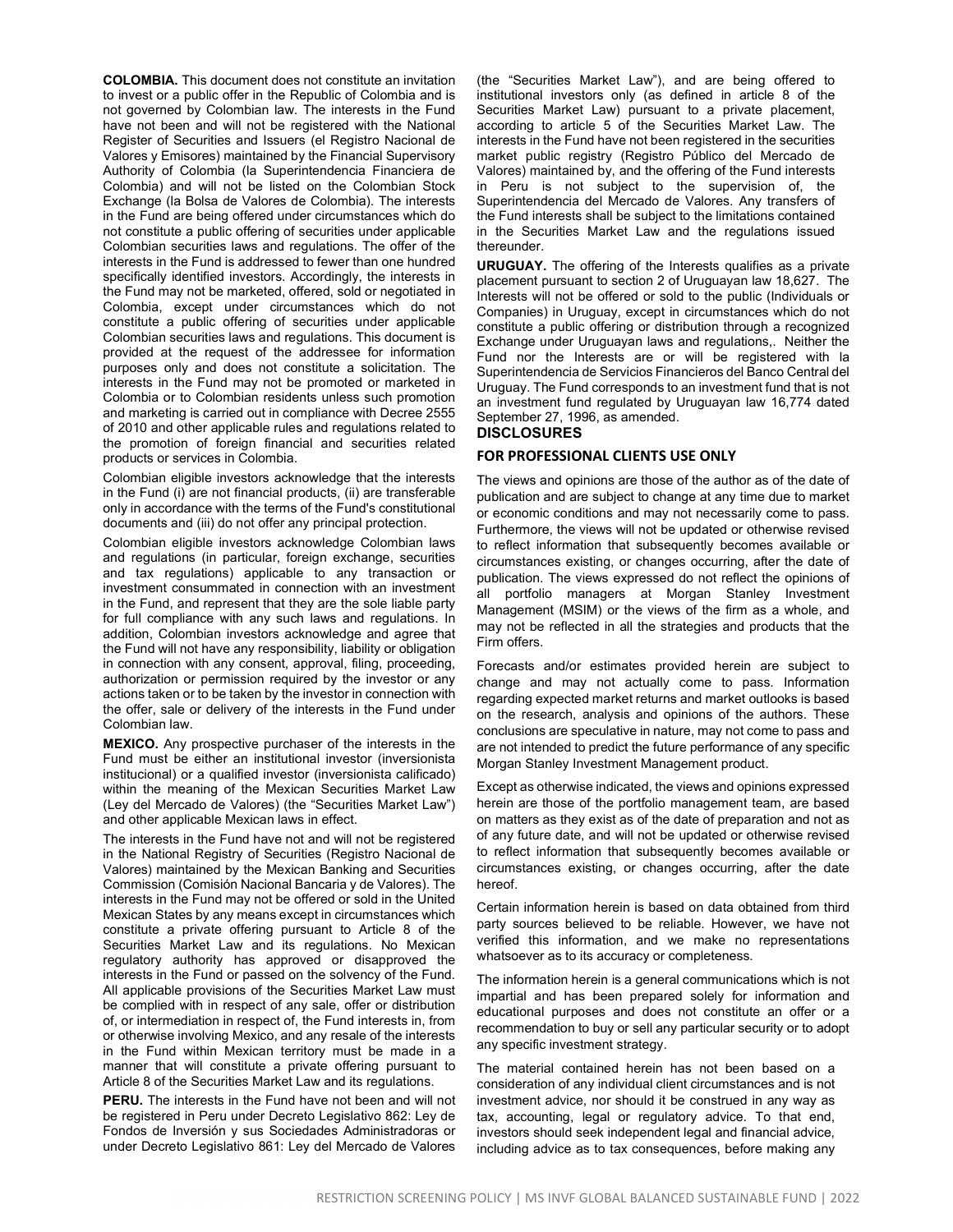investment decision.

Past performance is no guarantee of future results. C0harts and graphs provided herein are for illustrative purposes only. This communication is not a product of Morgan Stanley's Research Department and should not be regarded as a research recommendation. The information contained herein has not been prepared in accordance with legal requirements designed to promote the independence of investment research and is not subject to any prohibition on dealing ahead of the dissemination of investment research.

#### This commentary is only intended for, and will be only distributed to, persons resident in jurisdictions where distribution or availability would not be contrary to local laws or regulations.

There is no guarantee that any investment strategy will work under all market conditions, and each investor should evaluate their ability to invest for the long-term, especially during periods of downturn in the market. Prior to investing, investors should carefully review the product's relevant offering document. There are important differences in how the strategy is carried out in each of the investment vehicles.

#### IMPORTANT INFORMATION

EMEA: This marketing communication has been issued by MSIM Fund Management (Ireland) Limited. MSIM Fund Management (Ireland) Limited is regulated by the Central Bank of Ireland. MSIM Fund Management (Ireland) Limited is incorporated in Ireland as a private company limited by shares with company registration number 616661 and has its registered address at The Observatory, 7-11 Sir John Rogerson's Quay, Dublin 2, D02 VC42, Ireland.

This document contains information relating to the sub-fund ("Fund") of Morgan Stanley Investment Funds, a Luxembourg domiciled Société d'Investissement à Capital Variable. Morgan Stanley Investment Funds (the "Company") is registered in the Grand Duchy of Luxembourg as an undertaking for collective investment pursuant to Part 1 of the Law of 17th December 2010, as amended. The Company is an Undertaking for Collective Investment in Transferable Securities ("UCITS").

Applications for shares in the Fund should not be made without also consulting the Annual Report and Semi-Annual Report ("Offering Documents"), or other documents available in your local jurisdiction and available free of charge from the Registered Office: European Bank and Business Centre, 6B route de Trèves, L-2633 Senningerberg, R.C.S. Luxemburg B 29 192. In addition, all Italian investors should refer to the 'Extended Application Form', and all Hong Kong investors should refer to the 'Additional Information for Hong Kong Investors' section, outlined within the Prospectus. Copies of the Prospectus, KIID, the Articles of Incorporation and the annual and semi-annual reports, in German, and further information can be obtained free of charge from the representative in Switzerland. The representative in Switzerland is Carnegie Fund Services S.A., 11, rue du Général- Dufour, 1204 Geneva. The paying agent in Switzerland is Banque Cantonale de Genève, 17, quai de l'Ile, 1204 Geneva. The document has been prepared solely for informational purposes and does not constitute an offer or a recommendation to buy or sell any particular security or to adopt any specific investment strategy.

Any index referred to herein is the intellectual property (including registered trademarks) of the applicable licensor. Any product based on an index is in no way sponsored, endorsed, sold or promoted by the applicable licensor and it shall not have any liability with respect thereto. The Fund is actively managed, and the management of the fund is not constrained by or compared to a benchmark. Therefore, the management of the Fund is not constrained by the composition of the Benchmark.

All investments involve risks, including the possible loss of principal. The material contained herein has not been based on a consideration of any individual client circumstances and is not investment advice, nor should it be construed in any way as tax, accounting, legal or regulatory advice. To that end, investors should seek independent legal and financial advice, including advice as to tax consequences, before making any investment decision.

The use of leverage increases risks, such that a relatively small movement in the value of an investment may result in a disproportionately large movement, unfavourable as well as favourable, in the value of that investment and, in turn, the value of the Fund.

Investment in the Fund concerns the acquisition of units or shares in a fund, and not in a given underlying asset such as building or shares of a company, as these are only the underlying assets owned.

The information contained in this communication is not a research recommendation or 'investment research' and is classified as a 'Marketing Communication' in accordance with the applicable European regulation or Swiss regulation. This means that this marketing communication (a) has not been prepared in accordance with legal requirements designed to promote the independence of investment research (b) is not subject to any prohibition on dealing ahead of the dissemination of investment research.

MSIM has not authorised financial intermediaries to use and to distribute this document, unless such use and distribution is made in accordance with applicable law and regulation. MSIM shall not be liable for, and accepts no liability for, the use or misuse of this document by any such financial intermediary. If you are a distributor of the Morgan Stanley Investment Funds, some or all of the funds or shares in individual funds may be available for distribution. Please refer to your sub distribution agreement for these details before forwarding fund information to your clients.

The whole or any part of this work may not be directly or indirectly reproduced, copied, modified, used to create a derivative work, performed, displayed, published, posted, licensed, framed, distributed, or transmitted or any of its contents disclosed to third parties without MSIM's express written consent.

All information contained herein is proprietary and is protected under copyright law.

This document may be translated into other languages. Where such a translation is made this English version remains definitive. If there are any discrepancies between the English version and any version of this document in another language, the English version shall prevail.

© Morgan Stanley 2022. All rights reserved.